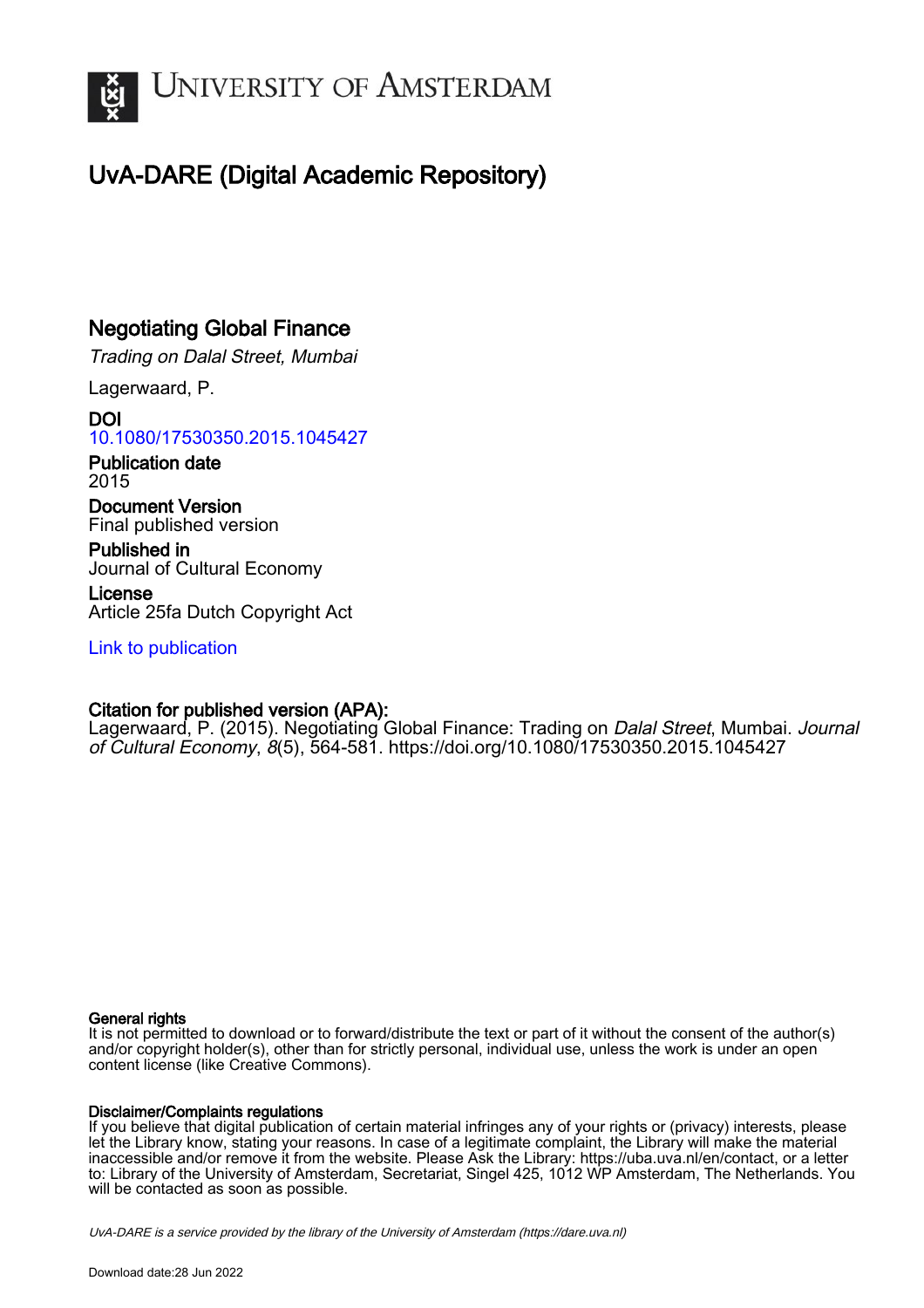# NEGOTIATING GLOBAL FINANCE Trading on Dalal Street, Mumbai

## Pieter Lagerwaard

(Received 7 Sep 2014; accepted 22 Apr 2015)

This paper delineates how stockbrokers in Mumbai negotiate (contest, reconcile and appropriate) global finance. In recent years, the social studies of finance have grown profoundly, enhancing our understanding of finance across disciplinary boundaries. However, the way in which global finance is practised by local stockbrokers in non-western financial markets has received minor attention. Even though the Mumbai financial market is comparatively small, it is an instructive case due to a transition of financial practices over the previous two decades. Despite these rapid changes, the Bombay Stock Exchange (BSE), the oldest exchange in India, and its 'traditional' brokers remain active and relatively influential. Drawing on present-day experiences as well as historical recollections of BSE stockbrokers, this article shows that global finance is not an unambiguous or predictable force, but instead negotiated and thus actively shaped by local stockbrokers.

KEYWORDS: Bombay Stock Exchange; negotiation; financial anthropology; friction; nonwestern finance

#### 1. The Heart of Indian Finance: Mumbai

Mumbai houses the two leading stock exchanges of India. Despite the fact that the Bombay Stock Exchange (BSE) and the National Stock Exchange (NSE) are only 20 kilometres apart, upon visit they are strikingly different. The BSE is located on Dalal Street (literally translated as broker's street), in the Fort district. This district is the traditional business area of Mumbai, where one encounters crowded footpaths, dense traffic and a wide variety of road shops. The NSE, on the other hand, is located in a newly constructed business district, characterised by clean expansive roads, large glass office buildings and relatively few people out on the street. The BSE is over one century old, whereas the NSE is only two decades of age. The material surroundings seem to mirror the stark contrast between an old 'traditional' and new 'modern' stock exchange.

For over a century the BSE enjoyed an India-wide financial market monopoly (Shah & Thomas [2000;](#page-18-0) Varma [2001\)](#page-18-0). Before economic liberalisation commenced in 1991, the BSE was an autonomous exchange run by an exclusive community primarily of Gujarati descent. After liberalisation, the government failed to regulate the BSE's practices in line with new liberal financial market principles (Echeverri-Gent [2007\)](#page-17-0). The NSE and a regulatory institution were created, breaking the BSE's financial monopoly and regulatory autonomy. Yet despite these state interventions the BSE and its brokers are still active and relatively influential. How do BSE stockbrokers negotiate the transition to a globally exposed market? Or more broadly speaking, how is global finance negotiated locally in this non-western financial market?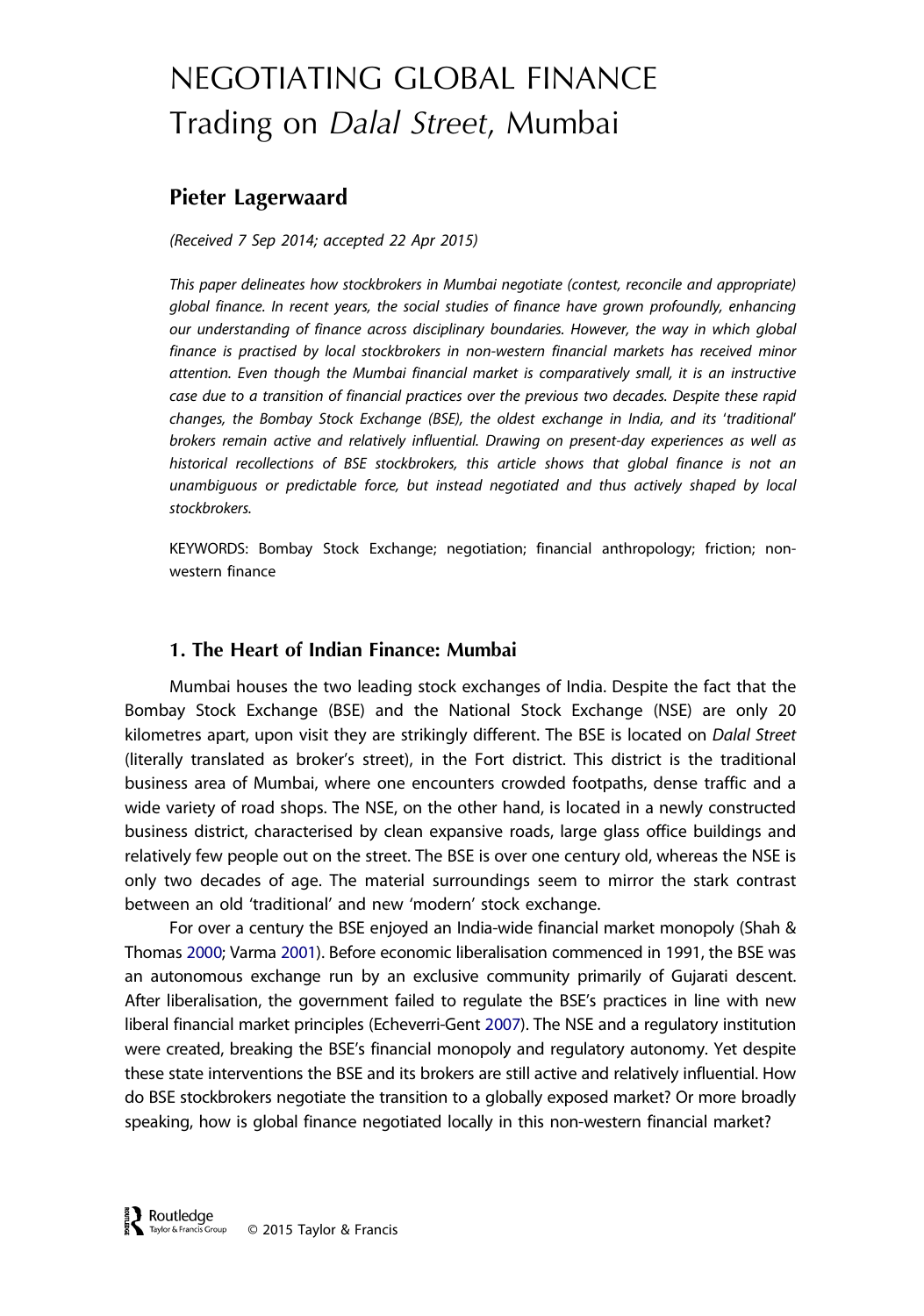The social studies of finance (SSF) have gained prominence in recent years – especially since the 2007 financial crisis, when finance became an important public and political matter (Hall [2010;](#page-17-0) Maurer [2012](#page-18-0)). Rather than approaching global finance as a purely technical phenomenon, the SSF literature has devoted substantial attention to mundane financial practices and the question of how global finance is enacted by way of repetitive social-cultural daily practices. However, most studies so far have been directed at privileged (western) global centres of finance, while non-western markets – often considered marginal from a western perspective – play a pivotal role in understanding how global finance is translated cross-culturally.

This article draws on first-hand empirical data on the Mumbai financial market. During a five-month inductive qualitative research project (2013–2014), I studied the present-day experiences and historical recollections of 'traditional' stockbrokers – those with generational firms and an emotional bond with the BSE. The Phiroze Jeejeebhoy Towers (see [Figure 1](#page-3-0)) houses hundreds of traditional brokerage firms as well as BSE's governing body. Using the snowball method I gained access to more than 15 firms and various officials. I conducted tape-recorded semi-structured interviews as well as informal interviews, and in some cases I was able to conduct participant observations for days in a row, without disturbing stockbrokers too much.

Throughout the article I will develop the concept of negotiation. Building strongly on globalisation scholars such as Tsing ([2005](#page-18-0)) and Appadurai [\(1996](#page-17-0)), the concept of negotiation tries to capture the ability of (non-western) local stockbrokers to engage global finance in creative and unique ways. The empirical sections, constituting the main part of the article, will be devoted to the analyses of three features of negotiation: the ways in which stockbrokers contest, reconcile and appropriate global finance.

#### 2. Why Mumbai Matters

Finance, or 'making money with money' (Maurer [2012](#page-18-0), p. 185), has expanded globally since the late 1980s, when what Thrift et al. [\(1987](#page-18-0)) call the 'new international financial system' enabled capital to spread with little restrictions.<sup>1</sup> The new system has either been perceived as a natural expansion of 'global best practices' (Echeverri-Gent [2004\)](#page-17-0), or, on the contrary, as an unsustainable system (Harvey [2005\)](#page-17-0) with detrimental effects on the real economy (Krippner [2005\)](#page-17-0). The financial crisis of 2007 showed the latter argument to be more persuasive; complicated financial products caused financial markets worldwide to collapse (Blackburn [2008](#page-17-0)), affecting governments and the global real economy alike. As a result of political and public concerns, a thorough understanding of finance and its markets is imperative.

A growing strand of literature that approaches finance in innovative ways are the SSF (Maurer [2012\)](#page-18-0). According to De Goede ([2005a,](#page-17-0) p. xvii), the rise of 'modern monetary instruments was not a smooth or evolutionary process but a controversial, contingent, and ambiguous transformation, firmly rooted in cultural history'. By way of objectification, standardisation and quantification the financial sector has depoliticised and demoralised risk taking and created a speculative 'legitimate professional domain' (p. 85). Yet as Knorr Cetina ([2012,](#page-17-0) p. 124) shows, a financial market is in fact 'an organized social form, complete with strong insider-outsider distinctions, membership criteria, potentially stable status hierarchies, and interiorized forms of monitoring and regulation'.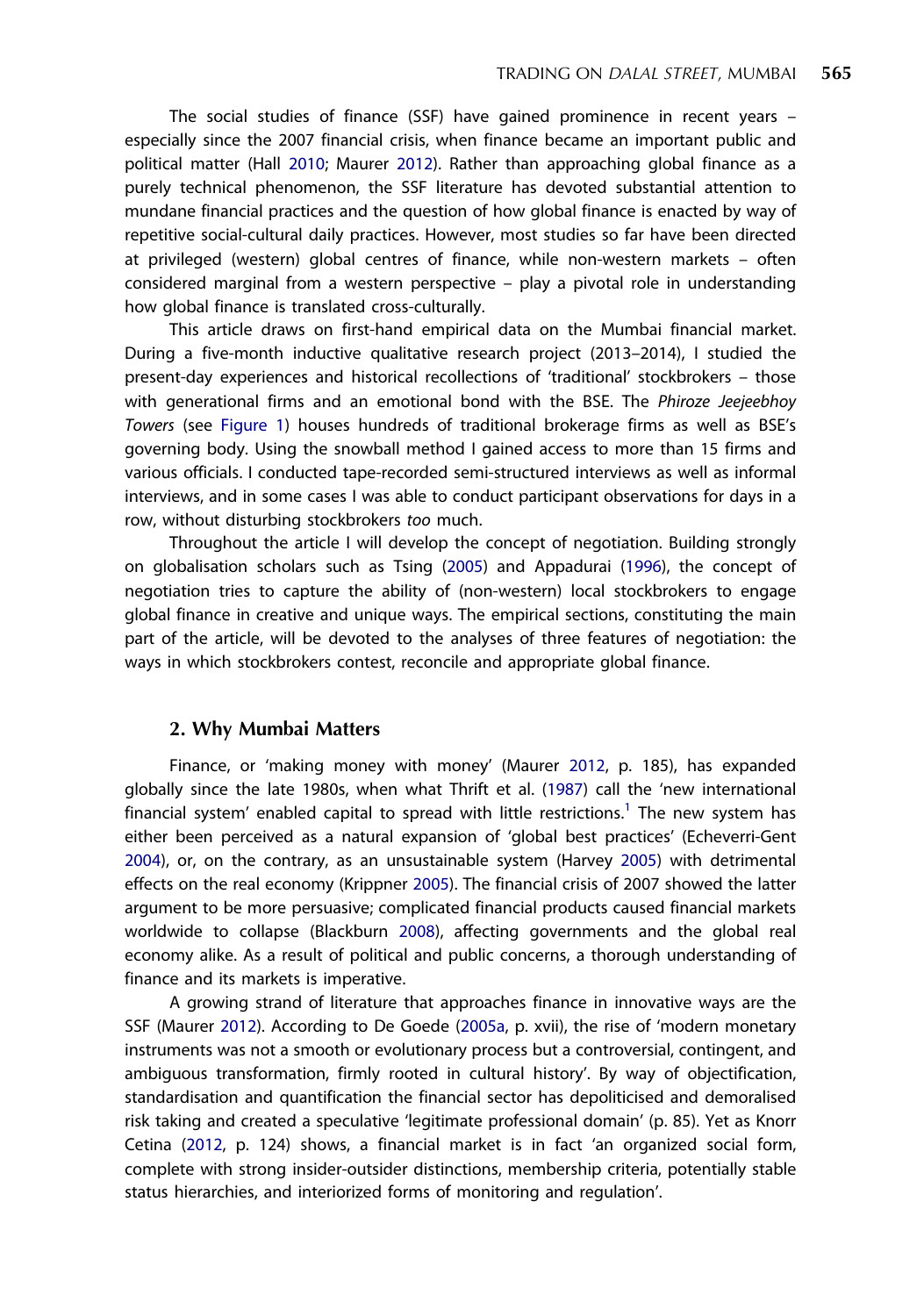<span id="page-3-0"></span>

FIGURE 1 The Phiroze Jeejeebhoy Towers.

The SSF have emphasised these social-cultural dimensions of finance and financial markets. Knorr Cetina ([2012](#page-17-0)) perceives the global market as 'microinstitutional', including various post-traditional global communities. Geographers like Hall ([2010](#page-17-0), p. 242), additionally, call for a closer understanding of the different heterogenic 'worlds' that constitute the financial sector. Hall states that:

Geographical and historical specificity of different places (both nationally and subnationally) in terms of their regulatory principles and their culturally specific financial working practices […] reveal the variegated nature of financial markets, rather than supporting arguments that they will simply converge or diverge from essentialized (Anglo-American) market forms. … (2010, p. 240)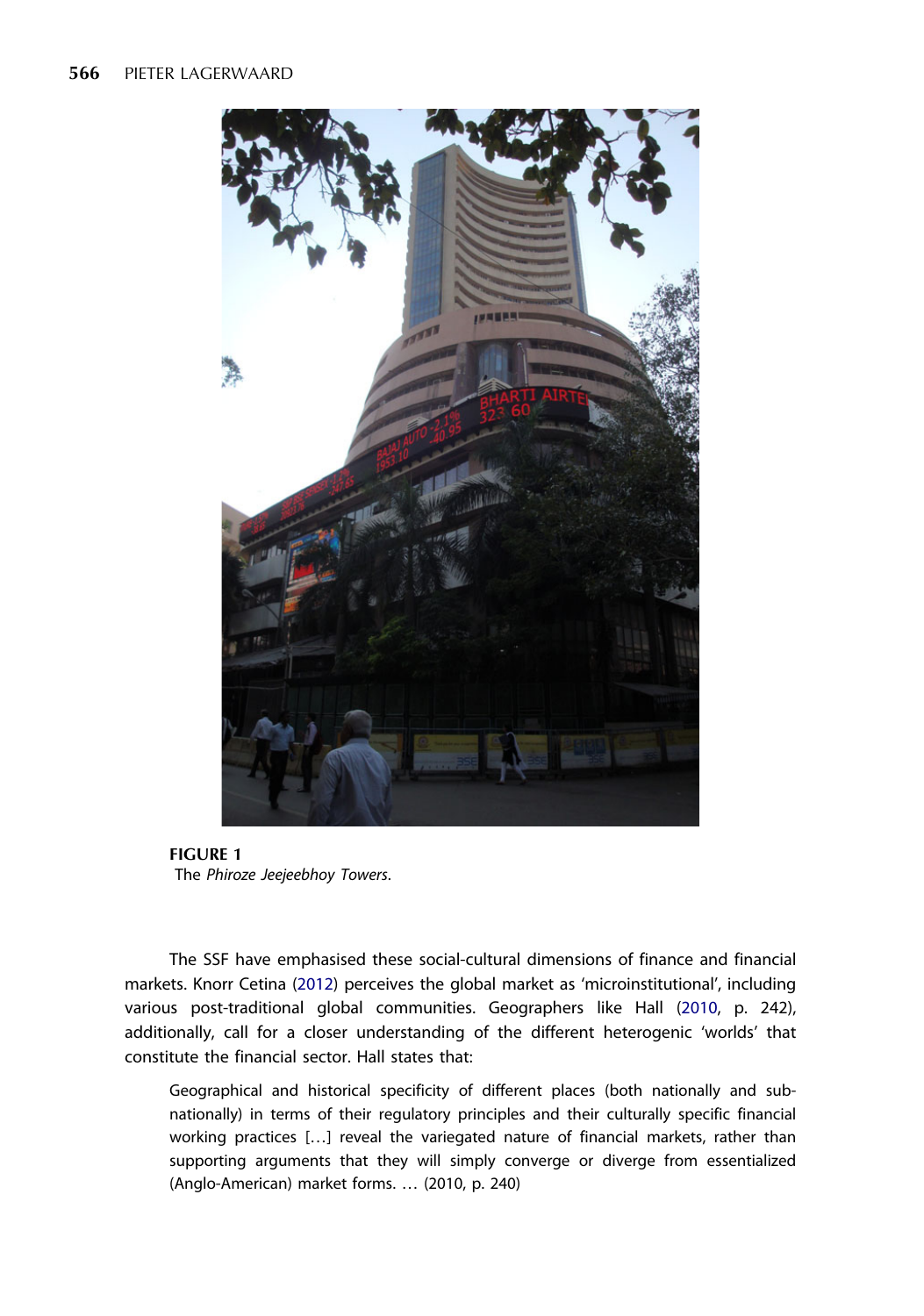Because it is a non-western emerging financial market with a unique historical trajectory, an analysis of the Mumbai financial market can offer valuable insights in this context.

Several of the 'worlds' that Hall speaks of have been studied ethnographically. Following in the footsteps of economic anthropologists like Mauss [\(1922](#page-18-0) [1990]), researchers have 'gone native' and explored local understandings of finance by way of participant observations. In a pioneering ethnography of Wall Street, Ho [\(2009](#page-17-0)) describes 'how … investment bankers actively make markets – that is, produce … Wall Street financial norms through their daily cultural practices' (p. 4). By studying situated but repetitive practices on Wall Street, Ho finds that a narrative about 'shareholder value' serves to legitimise investment banking. In Tokyo, Miyazaki [\(2003,](#page-18-0) p. 262) shows how foreign and local traders can 'know' and 'act' the financial market in different ways. As a result, the local traders' experience of work is determined by 'the intersecting temporal orientations of financial instruments, trading strategies, workplaces, and Japan's location vis-à-vis the United States that came together in traders' life choices' (p. 256). In other words, the active interference of foreign investors determines the nature of the local Japanese market.

In this article, I contribute to this strand of literature by examining finance locally in a non-western, non-core emerging market. As Maurer ([2012](#page-18-0)) has shown, there exist various alternatives to western finance – for example Islamic finance. Furthermore, Siu [\(2010\)](#page-18-0) illustrates that in China price movements in the commodities market are a result of collective actions by social groups – based on sociocultural network structures often found in Chinese gangs – rather than rational speculation. An analysis of the Mumbai financial market shows that despite rapid liberalisation, historical and cultural specificities play a major role in how financial practices take shape.

#### 3. Negotiation

Global finance is often perceived as a force inevitably penetrating local cultural, economic and political situatedness, thereby pushing, in one way or another, financial homogenisation across the globe. Appadurai [\(1996,](#page-17-0) p. 37), in contrast, emphasises that global practices are not homogeneous because local situatedness determines how globalisation is experienced. In order to overcome the tension between homogenisation and heterogenisation, Appadurai ([1996\)](#page-17-0) proposes a framework consisting of five dimensions, or 'scapes', of peoples, goods, moneys, ideas and media. These scapes are fluid and irregular perspectival constructs depending on the situatedness of local actors (p. 33). By emphasising the unrestrained nature of the dimensions – especially regarding nation-state boundaries – Appadurai's framework helps to understand the way in which local experience can be 'deterritorialised' (p. 52).

Tsing [\(2005,](#page-18-0) p. 1), additionally argues that globalisation is enacted in material practical encounters which are accompanied by 'friction', which she defines as '… the awkward, unequal, unstable, and creative qualities of interconnection across difference' (p. 4). With respect to finance, Tsing argues that different perceptions of finance can spread through financial conjuring – calling up a 'dreamlike' world (p. 58) linking the global to the national and regional scales (p. 59). Financial conjuring travels and reshapes geographically distant locations far away from 'financial conjuring centers' (p. 59). Friction arises in places where the global and local connect, such as the Mumbai financial market, where global financial practices are negotiated locally by stockbrokers.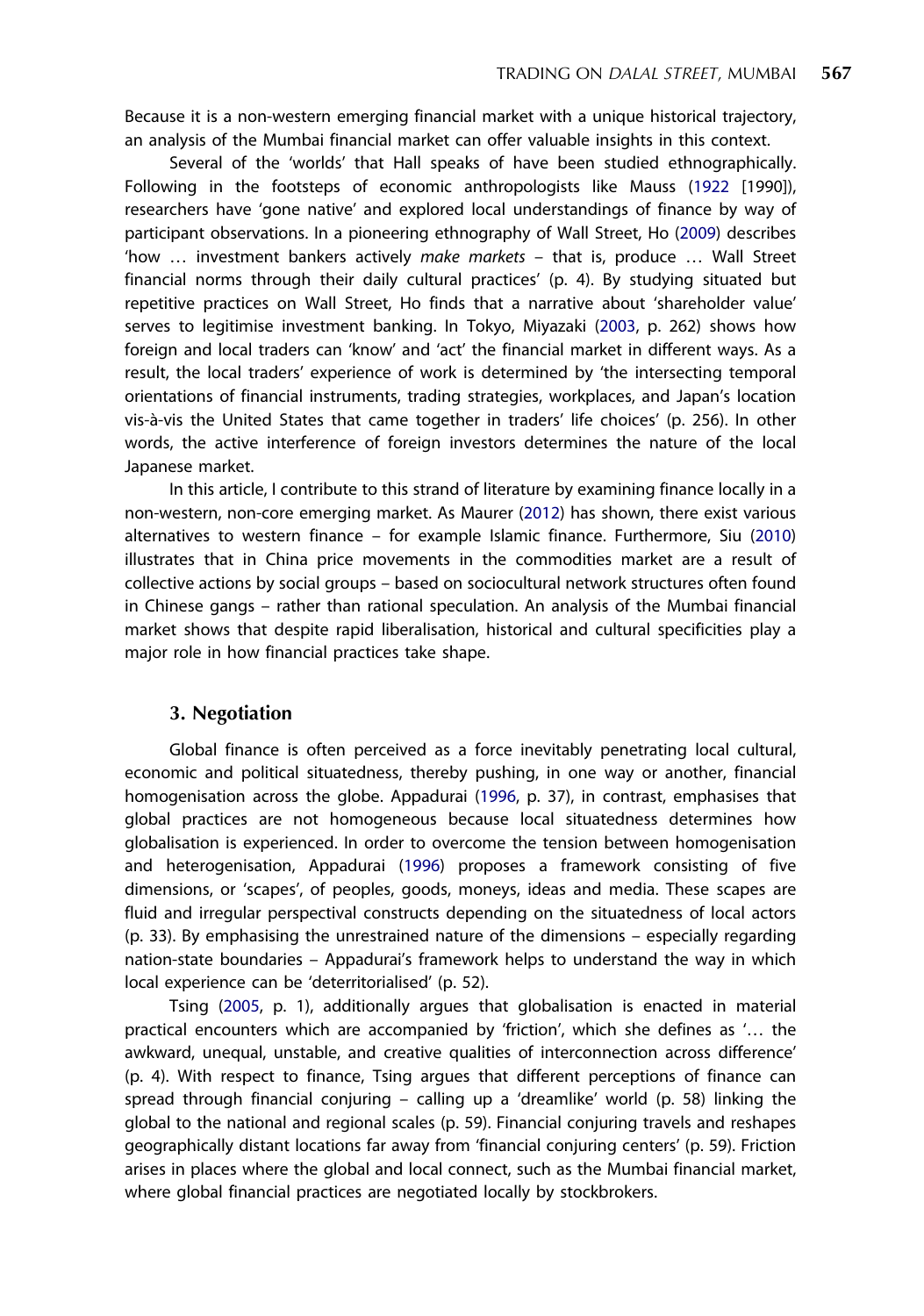Building on the works of Tsing and Appadurai I develop the concept of negotiation to further conceptualise the way in which global processes take shape locally: on the level of the individual. Several scholars have engaged in studying the ways in which financial notions pervade to this level of the individual. By studying the '… making of the everyday investors of Anglo-American financialization', Langley ([2007,](#page-18-0) p. 69) shows how these notions can become deeply ingrained in daily life, hereby shaping inherently contradictory investor identities. De Goede ([2005b\)](#page-17-0), furthermore, illustrates how local actors can challenge global financial power by questioning the rationality and scientific allure of finance by way of humour. Both Langley and De Goede offer ways to analyse how financial structural power relations are being enacted by local actors. Yet the traditional Mumbai stockbrokers are market 'makers' (Ho [2009\)](#page-17-0), not resisting or conforming to global finance. They are what De Goede ([2005a,](#page-17-0) pp. 81–84) calls 'professional risk-barriers', enacting the financial market and affirming its rationale and legitimacy through their repetitive daily practices (Ho 2009). In this light, the concept of negotiation serves to draw out the ability of (non-western) local stockbrokers to engage global finance in creative and unique ways, thereby translating and attributing alternative meanings to global finance.

Negotiation refers to three overlapping and converging modalities. The first, 'contestation', refers to the primary encounter between different notions of finance over distance and difference. What was the role of the BSE and its brokers in the 1991 transition? The second, 'reconciliation', implies that incommensurable notions become commensurable, while difference remains. How does the particular lived experience of finance of BSE stockbrokers coexist with global financial conjuring? The third, 'appropriation' (Scheider 2003), addresses the way in which BSE brokers have specifically utilised global finance.

#### 4. Contestation

In an article about the politics surrounding the Mumbai financial market transition, Echeverri-Gent [\(2007](#page-17-0), p. 330) describes how local stockbrokers in Mumbai 'resisted reforms promoted by the Ministry of Finance by claiming a monopoly over market expertise and articulating an anti-government regulation ideology'. Despite Echeverri-Gent's study being one of the most detailed descriptions of the Mumbai transition, the notion that brokers 'resisted' reforms evokes an image of an unstoppable global force that subjugates them to homogeneous practices. In contrast, by focusing on contestation this article looks at how brokers became part of a dynamic interplay between conflicting and often incommensurable notions of finance. The modality of contestation emphasises that the primary encounter between new notions of finance and existing ones is unstable and unequal due to the various interests that are pushed for by different stakeholders. In doing so, it perceives the transition as an unpredictable process –a process without a clear anticipated outcome.

As a result of their regulatory autonomy and financial monopoly BSE stockbrokers were market creators. Individual firms assessed the 'fundamentals' of companies – the present condition and future outlook – and launched new scripts – Initial Public Offerings (IPOs). The market results were published by the BSE, and since they were the leading exchange these were deemed closest to market 'truth'. Stockbrokers even literally possessed the market because they kept the bulk of physical shares in their offices, and when traded, the shares would commonly move to another broker in the same building.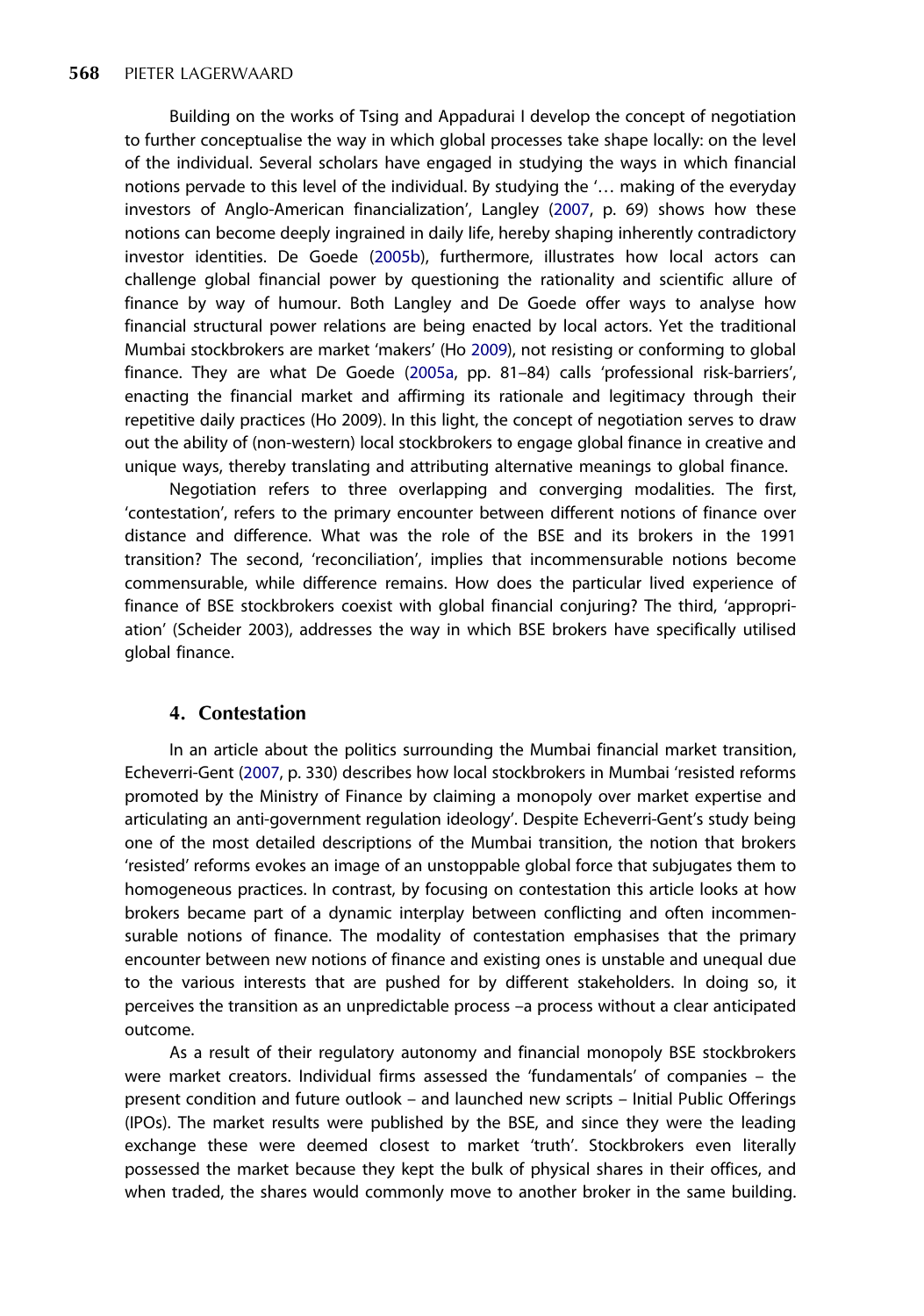They preserved their autonomy and monopoly on the basis of an exclusive membership system – certain communities and Indian regional ethnicities were favoured due to a referencing system (Shah & Thomas [2000](#page-18-0), p. 18) –and interrelatedness. Still the brokers are interrelated. A broker named Ratan (68) sees himself as an 'outsider' because of his Parsi descent.<sup>2</sup> Ratan mentioned that:

Most of the other brokers are very close to each other, I am a little isolated. Lot of the brokers are interrelated. Some of the sister's son is married with brother's daughter and this one is related to that one.

Also (institutional) investors and government officials were a part of the relatively small exclusive community (Shah & Thomas [2000,](#page-18-0) p. 18). The financial market was literally owned, regulated and constructed by BSE stockbrokers.

Two separate occurrences in the beginning of the 1990s triggered the government to intervene. First, there was the government's Balance of Payment crisis. Political and public consensus turned in favour of liberalisation, and the International Monetary Fund was asked for aid in exchange for liberalisation measures. Second, the Harshad Mehta scam – a \$ 1.2 billion scam (Barua & Varma [1993\)](#page-17-0) brought to light major fraudulent activities involving BSE brokers as well as banks. This scam was not an exception. Fraudulent activities such as the duplication of physical shares, the overpricing of investors and the collaborative manipulation of the market were common practice (Echeverri-Gent [2007,](#page-17-0) pp. 335–340; Thomas [n.d](#page-18-0)., p. 8). These fraudulent activities served as a legitimate reason for the government to intervene (Rao et al. [1999,](#page-18-0) p. 626).

However, due to stockbrokers' financial monopoly, social exclusiveness and connections in the political as well as business realm, the government failed to regulate BSE's practices according to new liberal notions (Echeverri-Gent [2007\)](#page-17-0). In order to break the monopoly, the Ministry of Finance erected the NSE in collaboration with the Industrial Development Bank of India (Echeverri-Gent [2007](#page-17-0), p. 337). Due to the introduction of digital trading, the NSE rose up with such a speed that two influential Indian scholars compared the competition between the NSE and BSE to the biblical battle between David and Goliath (Shah & Thomas [2000\)](#page-18-0). Many BSE brokers acquired NSE membership as well because its membership and transaction fees were much lower, therefore contributing greatly to its initial success.

Despite the fact that the BSE quickly lost its monopoly, its absolute volume grew almost five fold from 1994 to 1998 (SEBI [2005,](#page-18-0) p. 23). This growth can be attributed to the inflow of foreign capital by Foreign Institutional Investors (FIIs; Rao et al. [1999](#page-18-0), p. 626). However, BSE's prolonged prominent position in the face of a government-backed exchange was mainly due to the fact that a traditional Indian financial product called badla was still in effect. Badla was a carry-forward product, enabling investors to pay only future price differences on 'borrowed' stocks (Eleswarapu & Krishnamurti [1995;](#page-17-0) Kulkarni [1997\)](#page-17-0). The closely intertwined networks of investors and BSE brokers performed badla extensively. The NSE refused to permit the practice of badla, yet it did introduce a computerised form of badla, called Automatic Lending and Borrowing Mechanism (Echeverri-Gent [2007,](#page-17-0) p. 342). Despite the explicit objective to disregard traditional financial market practices, the NSE had to conform to some extent to badla in order to compete with the BSE.

In 2001 a second scam – the Ketan Parekh scam – caused another public outrage and triggered the Securities and Exchange Board of India (SEBI) to intervene directly into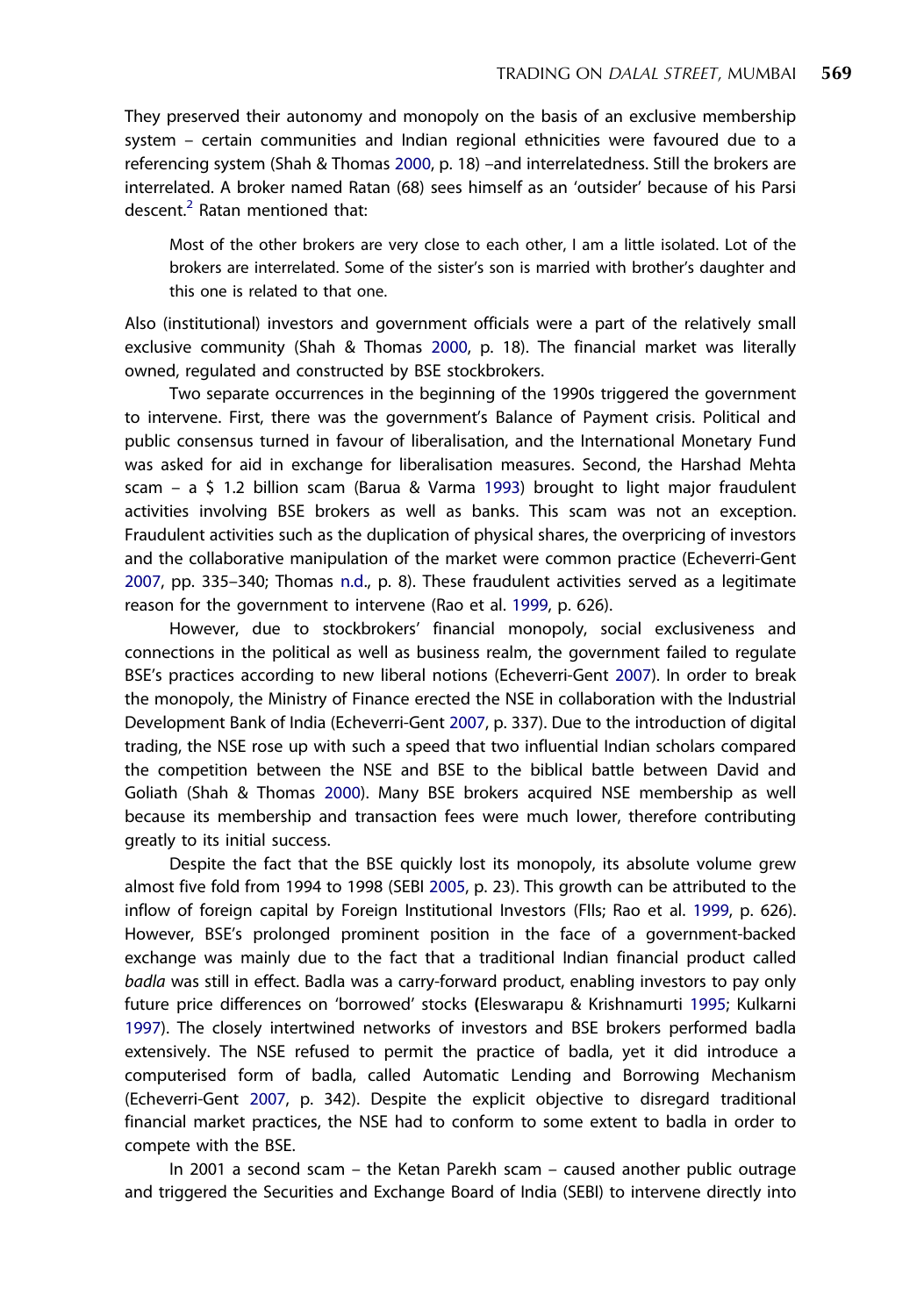the operations of the BSE (Echeverri-Gent [2007,](#page-17-0) p. 346). According to a successful stockbroker called Uday (47):

…the SEBI is in fact the real, what can you say, knife in the back of BSE. Cause they knew that if badla would continue then BSE will shortly have an upper hand. And that is why they made a reform style of badla, by way of 'futures' and 'options' [derivatives]. They give NSE the clearance, they did not give immediately BSE the clearance, and they stopped the badlas also, so BSE got a very hit.

In separate phases the BSE board was replaced by external directors, and the badla system was replaced by futures and options (F&O) derivatives.

As discussed, Tsing ([2005](#page-18-0)) argues that friction arises in places where global financial conjuring connects to national and regional scales. The case of badla illustrates the unstable and unequal nature of this process, as well as its unpredictability. Like F&O, badla was a leverage product – there to pay only a future price difference – and like F&O, this product was used for speculation. A widely shared notion amongst BSE brokers, therefore, was that badla was not banned due to speculative risks, but instead to conform to FIIs' interests. A recently retired stockbroker named Shray (53) remembers the controversy clearly:

This foreign people they could not understand our custom. They [the SEBI] only wanted FII, so they chose to shut down the badla system and start F&O. Actually, F&O is nothing else then speculation. It has not given the real picture of the market, and actually the badla system was.

The conflicting arguments encountered each other in the political realm. In 1998, the president of the BSE tried to prevent the ban by framing it as being against national interests. He stated that 'between the hedging demand of the FIIs and the interest of the nation, the latter is more important' (quoted in Echeverri-Gent [2007](#page-17-0), p. 344). Today, too, different financial notions are being contested in the political realm. Goldman Sachs [\(2013\)](#page-17-0) published a report in the run-up to the 2014 national elections called Modi-Fying Our View, referring to the leader of the economic liberal Hindu party, Narendra Modi. The normative nature of the report (see the title) led to enormous critique in newspapers from the rival party, Indian National Congress. In the Economic Times of 9 November 2013, Goldman Sachs stated in response that 'our report contains no political bias nor any political opinion.… It simply notes that investor sentiment is being influenced by party politics'. The cases of badla and Goldman Sachs illustrate how global financial conjuring can reshape geographically distant places, economically and politically, as well as the unpredictable and unequal nature of the transition. On 24 July 2001, brokers from all over India took to the streets to protest the ban. Yet without result: badla was banned.

At present, several traditional brokers whom I interviewed seem to experience what Miyazaki ([2003](#page-18-0), p. 260) calls 'temporal incongruity' which he roughly captures as the 'incongruity between the temporal orientation of the … workplace and the [liberalised] financial market'. In Mumbai, the market has become very volatile, fluctuating at an intense speed (Paliwal & Vashishtha [2012](#page-18-0), p. 8). An old broker named Garv (67) exclaimed that extreme volatility:

… is why we, traditionally brokers, don't like the new market. This is not a capital market, this is a royal casino.…If there were some major disasters we would understand, but there are not. There are all algorithms at work.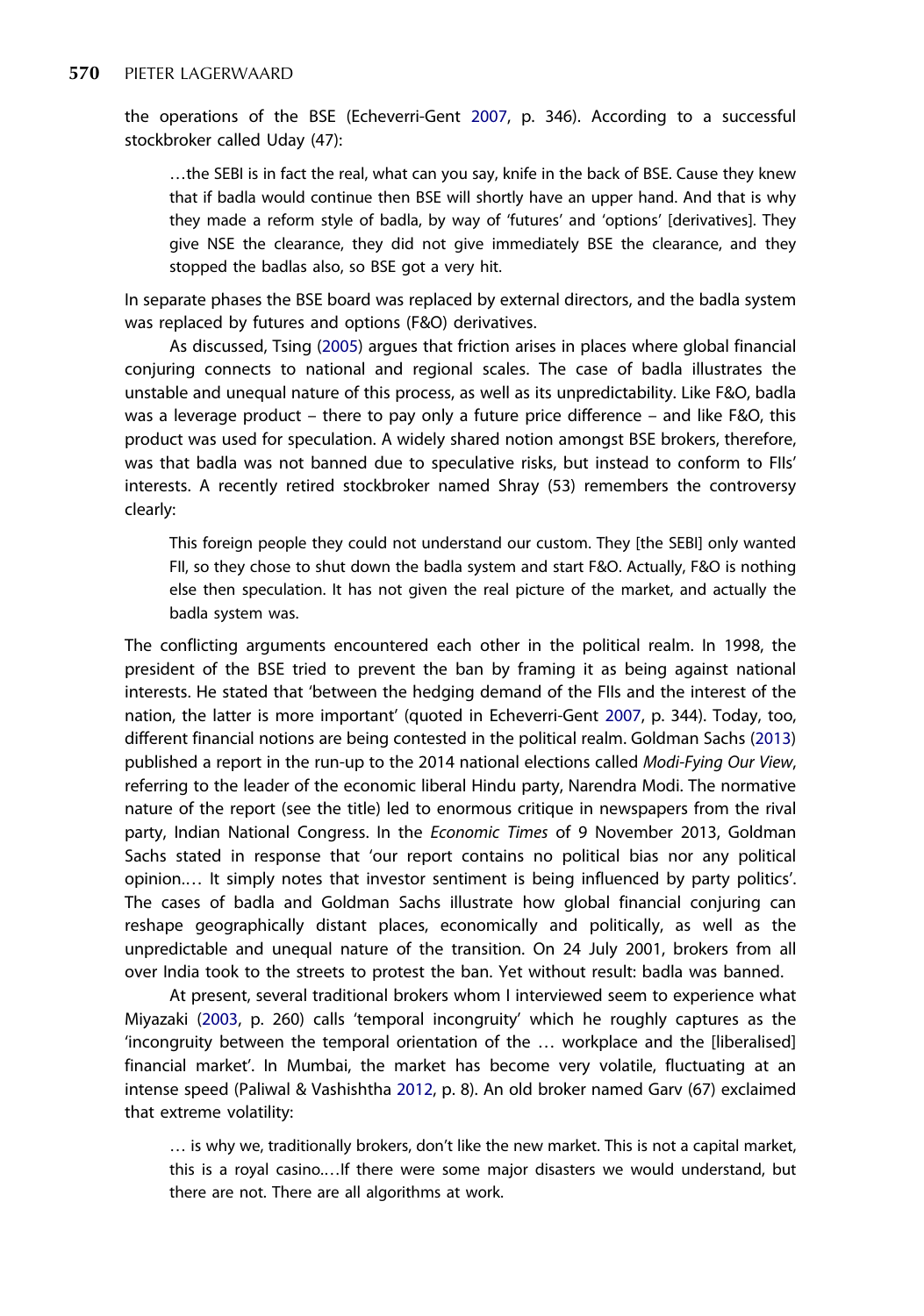Even though traditional brokers do support liberalisation policies and capital inflows, they criticise the supposed influence of FIIs on the index – a topic causing heated debates in newspapers as well. On 11 November 2013, the Economic Times published an article titled 'SENSEX [the index] IS AT 16000. THE REST IS FII FLAB: FII-heavy stocks only drivers of market, rest of it is below 2008 levels'. In the words of one critical broker called Udeep (62) described by his colleagues as a pessimist – 'local savings should be encouraged coming into the market, rather than importing FIIs into the country. Because we have no control in them. They come like a hurricane and they go like a hurricane'. In contrast, brokers as well as domestic institutional investors hardly invest overseas (e.g. none of my informants). The current Indian financial market, consequently, is inherently asymmetrical and, globally speaking, unequal: foreign funds flow in and out, pushing the market up and down, while local capital hardly transcends the national border (see for example Nagarajan et al. [2011](#page-18-0), pp. 4–5).

The financial market of Mumbai has changed greatly since its liberalisation. By focusing on contestation – understood as the first modality of negotiation – it becomes possible to see more clearly how the conflicting and often incompatible interests pushed for by different agents take shape: from BSE brokers acquiring NSE membership, to the NSE offering badla; from unstable political confrontations, to unequal competition; and from an asymmetrical market, to scams, high volatility and unpredictable foreign capital flows. In sum, the market entails awkward and unequal interconnections across distance and difference (Tsing [2005\)](#page-18-0). As a consequence, a temporal incongruous experience amongst traditional stockbrokers such as Garv and Udeep persists. The current shape of the market, however, is not a consequence of a anticipated logical sequence of events. Nor is it stable or uniform. Different notions still coexist, yet they are acknowledged as such.

#### 5. Reconciliation

Initially we [brokers] got a notice from the stock exchange that stock exchanges going to be digitalised. We were shocked! What is this, how it can be? And we were not aware of computer at all. In the early nineties, we were not aware of that. (Bisher, 61)

This section elaborates on the ways in which brokers reconcile global financial change and new practices and instruments with pre-existing ones. Tsing refers to the 'process of generalisation' (Tsing [2005](#page-18-0), pp. 88–89) to describe how differences are made compatible, and explicates it eloquently in a metaphor: 'As long as facts are apples and oranges, one cannot generalize across them; one must first see them as "fruit" to make general claims' (p. 89). On the one hand, traditional brokers acquire new skills in order to trade. Yet on the other hand, the altered trading experiences are embedded in the local context, in what Appadurai ([1996](#page-17-0)) describes as '… the nature of locality as a lived experience in a globalized world' (p. 52). The modality of reconciliation helps to understand how incommensurable notions become commensurable, while difference persists.

Before liberalisation, a number of daily repetitive cultural practices (Ho 2009, p. 4) served to preserve the exclusive nature of the BSE. For instance, the manner in which brokers dressed – a dhoti and gandhi-cap (see [Figure 2](#page-9-0)) – served as important symbolic signifier of their exclusiveness as well as inclusiveness. Ratan, the self-proclaimed Parsi 'outsider', mentioned that: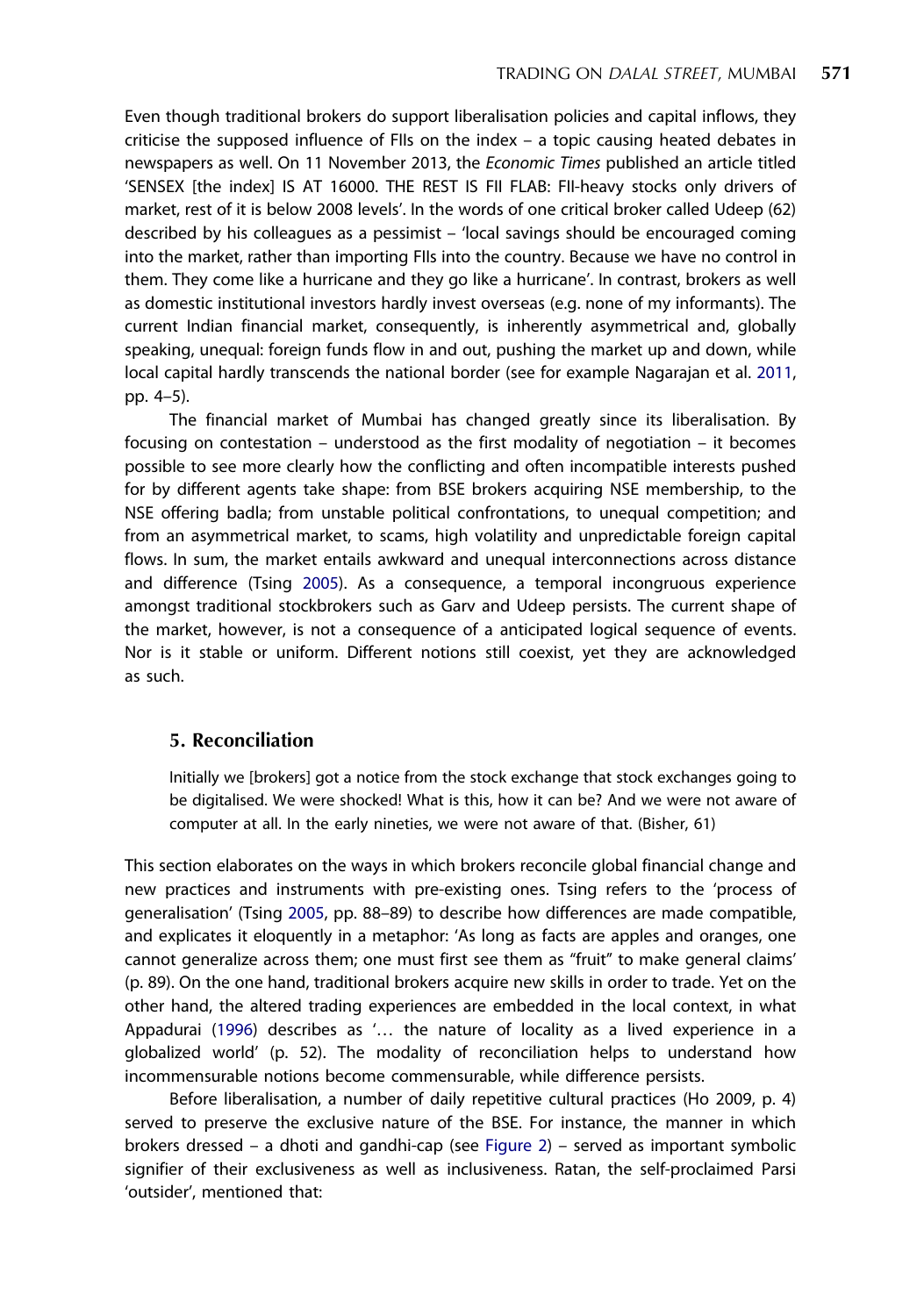#### <span id="page-9-0"></span>572 PIETER LAGERWAARD

I was brought up in a very westernised family. As soon as I was 18 my dad gave me a suit and I just have this habit of wearing a suit, it was just habit. When I came in here, there was not a single broker who ever worn a suit. There was only one broker who wore a tie; and that was me. And I could hear people talking in the corridors: 'who is this guy, what is he doing in our stock exchange, he is a total fish out of water'.

Ratan also indicated that language served as an exclusive practice,

I came in with a lot of optimism. I came in thinking, you know, I'm smart, I'm very close to being brilliant, I can manage this [sarcasm]. And in fact I found it so bloody difficult.... One is that when I came in 1982 everything was in Gujarati.…I just couldn't, I couldn't manage it. Fortunately I had a manager; she had been the manager for the old broker. .... Now she could read Gujarati, so she literally ran the show.



FIGURE 2 Dhoti and Gandhi-cap.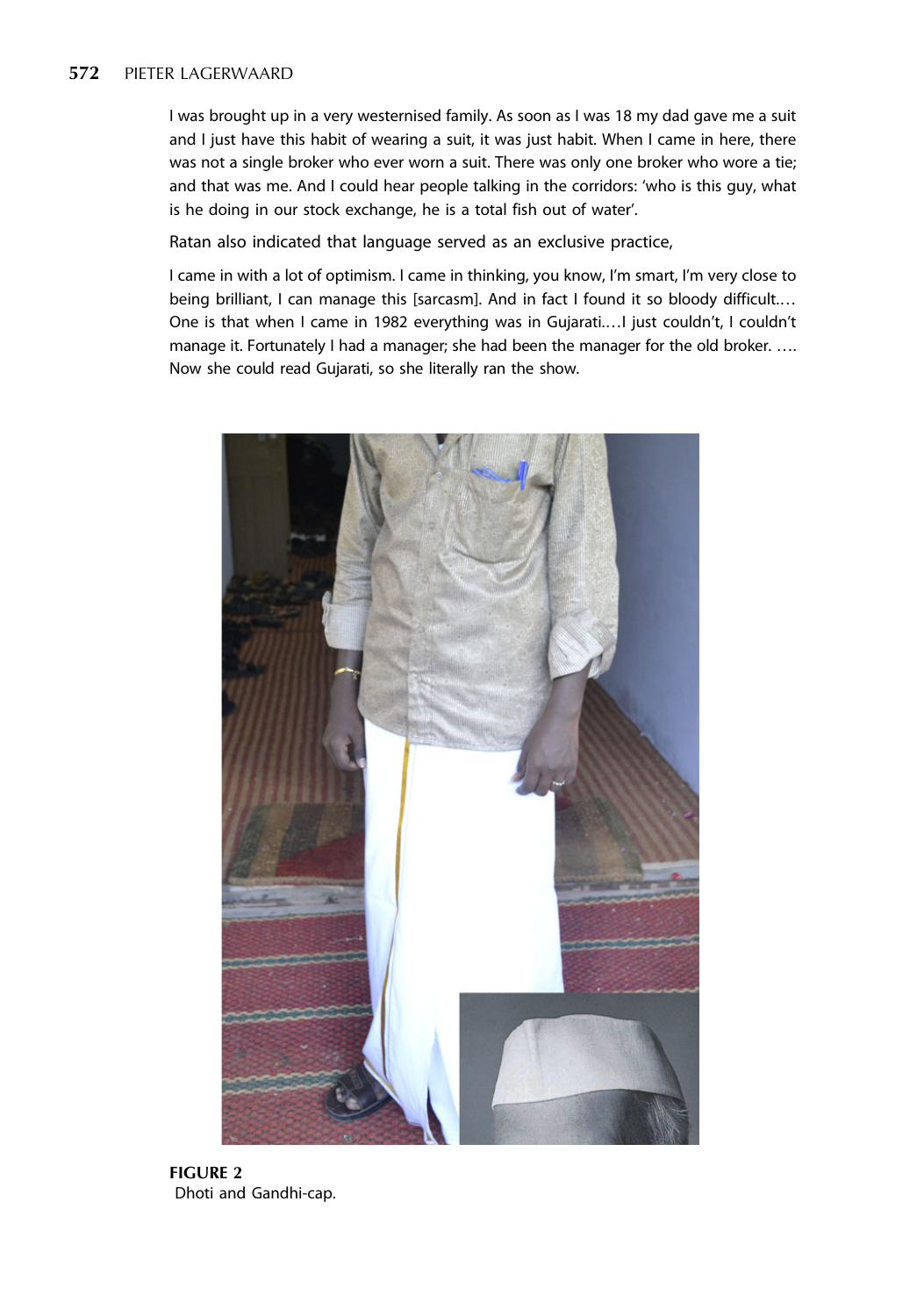Gujarati still is an important language at the BSE, and some brokers still wear dhotis and Gandhi-caps, but in general these practices, amongst many others, have altered. The dress-code is quite informal, without a tie and jacket. All brokers speak English – although with varying proficiency, as the quotes in this article illustrate – and most brokers are acquainted with English market terminology like million, billion and trillion, and derivative terms such as put and call. In addition to their regular television and newspaper news consumption, brokers use social media – Facebook and WhatsApp– and the Internet. Many brokers are a member of the BSE as well as NSE, and they trade in all kinds of financial products: equity, futures, options, currency derivatives, etcetera. Furthermore, because trading hours have changed in order to synchronise or overlap with global markets – from 09:00 to 16:00 – and stock trading has turned digital, brokers spend most of their time on a chair in front of the computer.

Liberal terminology, furthermore, is not only used by newspapers, policy papers and on television, but also by traditional stockbrokers. An influential report in India called Making Mumbai an International Financial Centre (Mistry [2007](#page-18-0)) postulates a neoliberal view of the market that in general corresponds with traditional brokers' perspectives. Traditional brokers, additionally, do not perceive the NSE as a ruthless competitor, but instead as the cradle of modern financial market practices. They talk about the NSE in terms of an 'efficient', 'transparent' and 'innovative' exchange, which is 'professionally managed'.

Even though the altered practices and liberal notions seem to illustrate the willingness of traditional brokers to adapt to 'homogeneous' global finance, traditional brokers' lived experiences of these practices and their understandings of liberal notions depend on the nature of locality, on the situatedness of local actors (Appadurai [1996](#page-17-0), p. 39). To be clear, I am not suggesting that we can find cultural practice and specific lived experiences in non-Western markets only. As Ho ([2009](#page-17-0)) and Riles ([2011](#page-18-0)), amongst others, have shown, 'finance' is always made up of local, situated practice. The fact that liberal terminology and global practices may still go hand-in-hand with differences and conflicting meanings does not only apply to the Mumbai financial market.

The prime reason why global financial conjuring appeals to traditional stockbrokers is embedded in the local experience of living in an economically developing country, where economic underdevelopment – not cultural, as my informants repeatedly mentioned – is an inherent part of daily life. Mumbai is an overcrowded, polluted, extremely hot, corrupt, culturally plural metropolis in India, radically different from financial markets such as London and New York. This city determines to a great extent stockbrokers' everyday experience. They deal with corruption and see extreme poverty daily, they constantly smell the sewer and traffic fumes, and especially the older brokers detest the current high population density.<sup>3</sup> Langley [\(2007](#page-18-0), p. 70) has argued that in the USA neoliberalism promises to bring 'freedom' and 'security'. This kind of appeal of finance differs radically from what I encountered in India. With respect to traditional brokers, the shift to liberalisation was seen as 'progressive', in turn bringing 'modernisation' and economic 'development'.

Global market information, too, is understood in a specific manner. Market information – that is, news expected to influence the index – is to a large extent constructed by a unique set of 'global themes'. At the time of research, global themes such as the European crisis, liberalisation of China, US/Iran peace talks and the quantitative easing programme by the Federal Reserve – printing money to stimulate the economy – were leading market indicators. The local lived experience of the global market, therefore,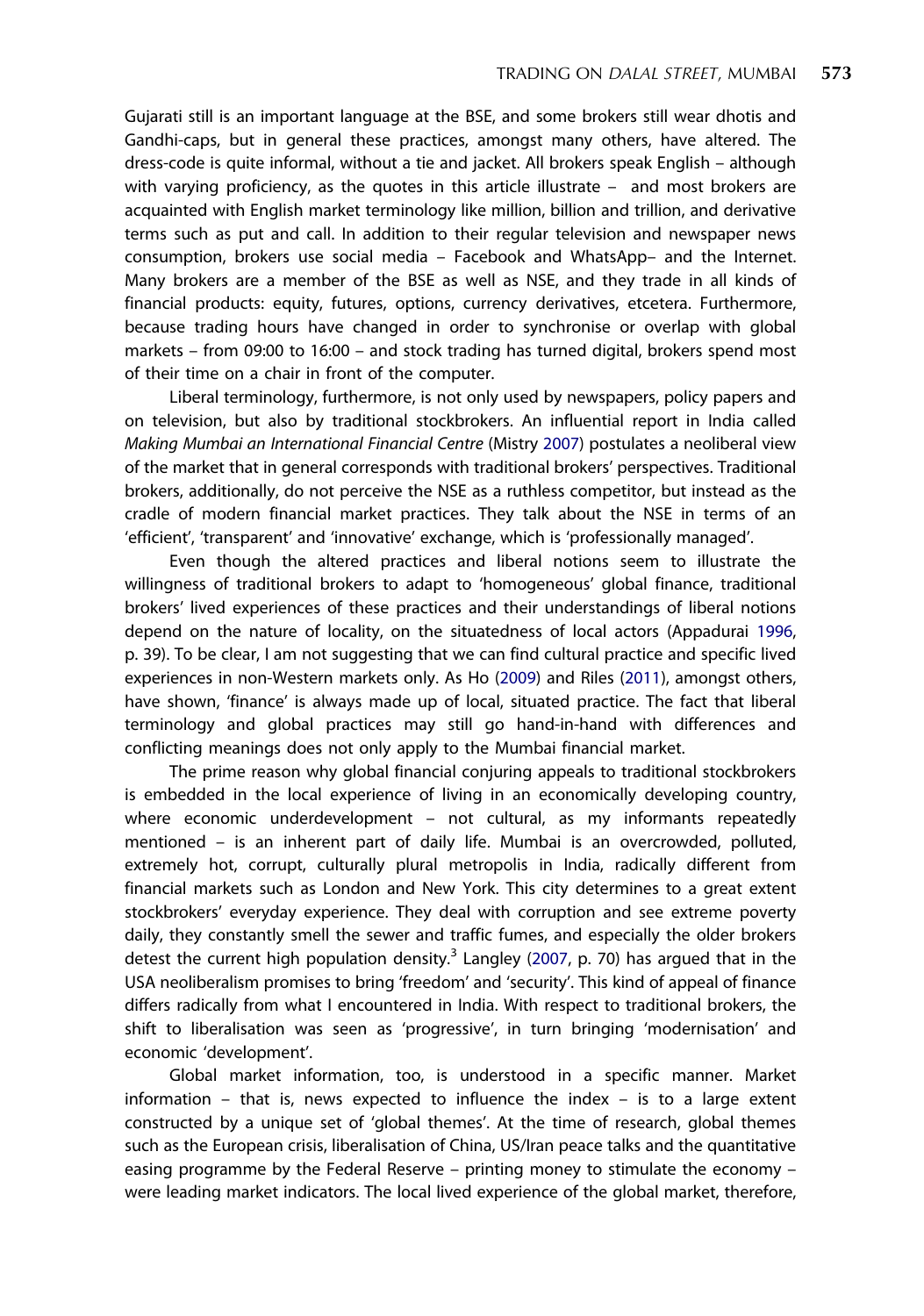has become deterritorialised (Appadurai [1996](#page-17-0)). Yet these global themes are inherently local; they comprise a unique combination of global themes which I expect to differ in other financial markets, in content as well as composition.

In Mumbai, additionally, market information is in part constructed by the way in which foreign investors might trade locally – similar to what Miyazaki ([2003\)](#page-18-0) describes in Tokyo. Traditional brokers monitor the quantitative easing programme closely not because of its effect on the Indian economy, but because of the way in which FIIs could potentially react. A broker called Oojam (24) –who joined his father's firm only one year ago – was well aware of the influence of FIIs. As he described:

Oojam: You have to look at one week previous history and what are the FIIs.… doing. Let's say suppose FIIs are selling, …you conclude that there is going to be something of negative news that's why they are selling because they have more knowledge than us. That's why they are handling thousands of crores  $[=10 \text{ million}]$ ...

#### So you're following actually in the footpath of FIIs then?

Oojam: Yea you have to, because they are big players, they are huge players and they have got maximum money. So if they are buying, it's obviously a good position of time. So we see ourselves on the right track. And if they are selling we need to be a bit cautious buying new stuff. We reduce the quantity. No matter [if] we have got the news, we reduce the quantity.

Since many brokers base their investments and investor recommendations on the basis of FII behaviour, the market index is prone to follow that direction in the future. As a result these trading practices enable a self-fulfilling prophecy. For example, the above-mentioned report Modi-Fying Our View by Goldman Sachs ([2013](#page-17-0)) turned out to be correct. When on 16 May 2014, Modi was elected prime minister more foreign funds came into the market, stimulating the index to reach new highs and brokers and investors to invest  $4$ 

Unrestricted by time or space, traditional brokers repetitively re-articulate 'global' market information – based on the specific local market features – right from their chair in front of the screen. Udeep, the 'pessimistic' broker, described this new trading experience quite positively:

We are in our room nicely comfortable. You can eat and do the business, you can listen to the radio and do the business, you can see the TV and do the business. Earlier it was not like that. Hit the people, grab them, try to push through your trades, those things. It was a very cruel method of doing it.

On Wall Street, Ho (2009, pp. 87–99) found that investment bankers reinforce a culture of hard work, where competitiveness and job insecurity enable a fierce working ethic. American as well as Indian stockbrokers deal in financial products commonly perceived homogeneous throughout the world. However, the lived experiences described by Ho and Udeep appear to be worlds apart.

The modality reconciliation illustrates how incommensurable notions become commensurable, while difference remains. Local situatedness helps to understand how ambiguous perceptions between losing the financial monopoly on the one hand can coexist with faith in the liberal doctrine by which they lost this monopoly on the other.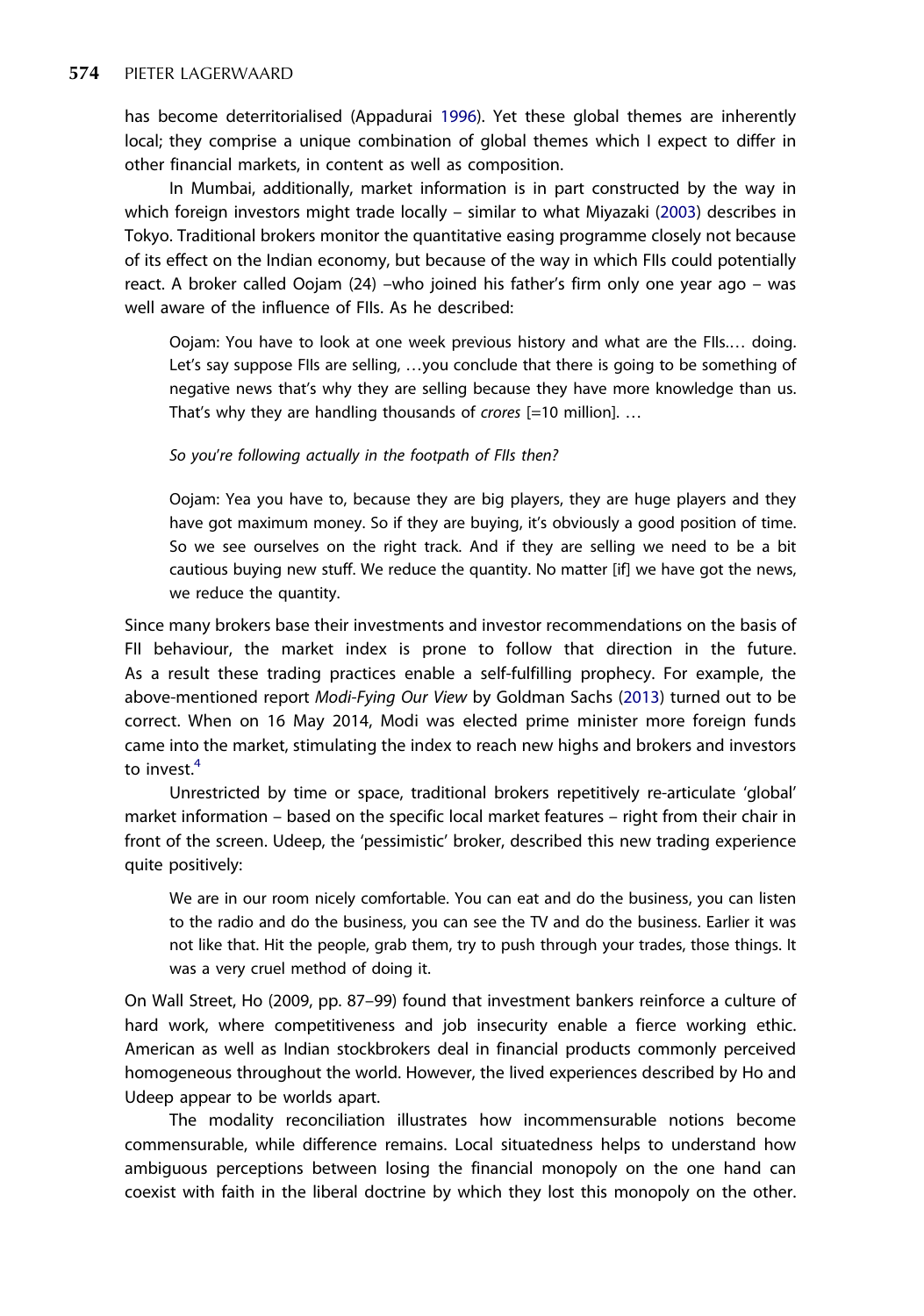The liberalised financial market of Mumbai comprises a unique set of global themes – which most likely differ from other financial markets in content as well as composition and FIIs are an integral part of the local market. Hence, Mumbai market features nor traditional brokers are adapting to global forces: rather, global finance itself entails a plethora of unique markets and local deterritorialised experiences.

#### 6. Appropriation

In fact, the investors are more from my grandfather's clients. So old time investors their sons dealt with my father, and their grandsons and granddaughters are dealing with me. It's like a cross generations. And then again, word by mouth. They have friends, relatives who sort of said they need a good broker. … Our company has never done any formal marketing or advertising. … Because we believe that stock broking is a very personalised business. (Hameer, 44)

Appropriation – the third modality of negotiation – takes into account that financial practices do not diffuse globally in a uniform manner, but are instead utilised locally in a specific way. With respect to finance in India, Echeverri-Gent ([2007](#page-17-0), p. 348) argues that 'in a matter of ten years, India transformed the settlement system from one of the most archaic in the world to one that sits on the frontier of global best practices'. In examining the concept of appropriation, however, Schneider ([2003](#page-18-0), p. 225) states that human creativity '… continuously recomposes, realigns and rejoins old elements, while slightly altering them to create new forms, sometimes in almost endless variations on one form'. Appropriation turns away from the notion that homogeneous 'global best practices' prevail, or even exist at all. Financial practices bearing the same name are not implemented according to a blueprint around the world. On Dalal Street, traditional brokers have to a great extent and with a great deal of effort mastered new practices. Practices that are global in name, yet utilised locally in a creative and specific way.

In April 2014 BSE's turnover amounted to around 66 billion dollars.<sup>[5](#page-17-0)</sup> A relatively small amount compared to the NSE, only a quarter, but in absolute figures an enormously increased amount, 10 times higher compared to its turnover in 1992/1993 (SEBI 2005, p. 23). For this reason the BSE has managed to still be perceived as a leading exchange on the sub-continent, not only by brokers but also by popular media. Because of its specific historical trajectory, newspapers often refer to Dalal Street as a synonym for the Indian financial market; e.g. 'D-Street keenly watching if FII and rupee trends are here to stay' (Business Standard, December 23, 2013). Traditional brokers exploit this popular representation of the BSE. Without being asked, brokers seized every opportunity to explain the historical trajectory of the BSE and their generational trading experience. A sub-broker named Linith – routing his trades through a main broker on behalf of his own investors – exclaimed that 'it has a branding, … and the whole industry agrees and not just me'.

Despite the fact that traditional brokers have a historical emotional bond with the BSE and often present themselves as BSE brokers, they are excluded from the BSE management and hence distinct small businesses. As a result the exchange and 'its' brokers are pursuing different interests. In order to attract foreign as well as domestic institutional investors, the exchange implements all kinds of new financial products in collaboration with the Deutsche Börse Group, used only by the exceptional traditional broker. Traditional brokers deal primarily in equity trading (plain stocks) for retail investors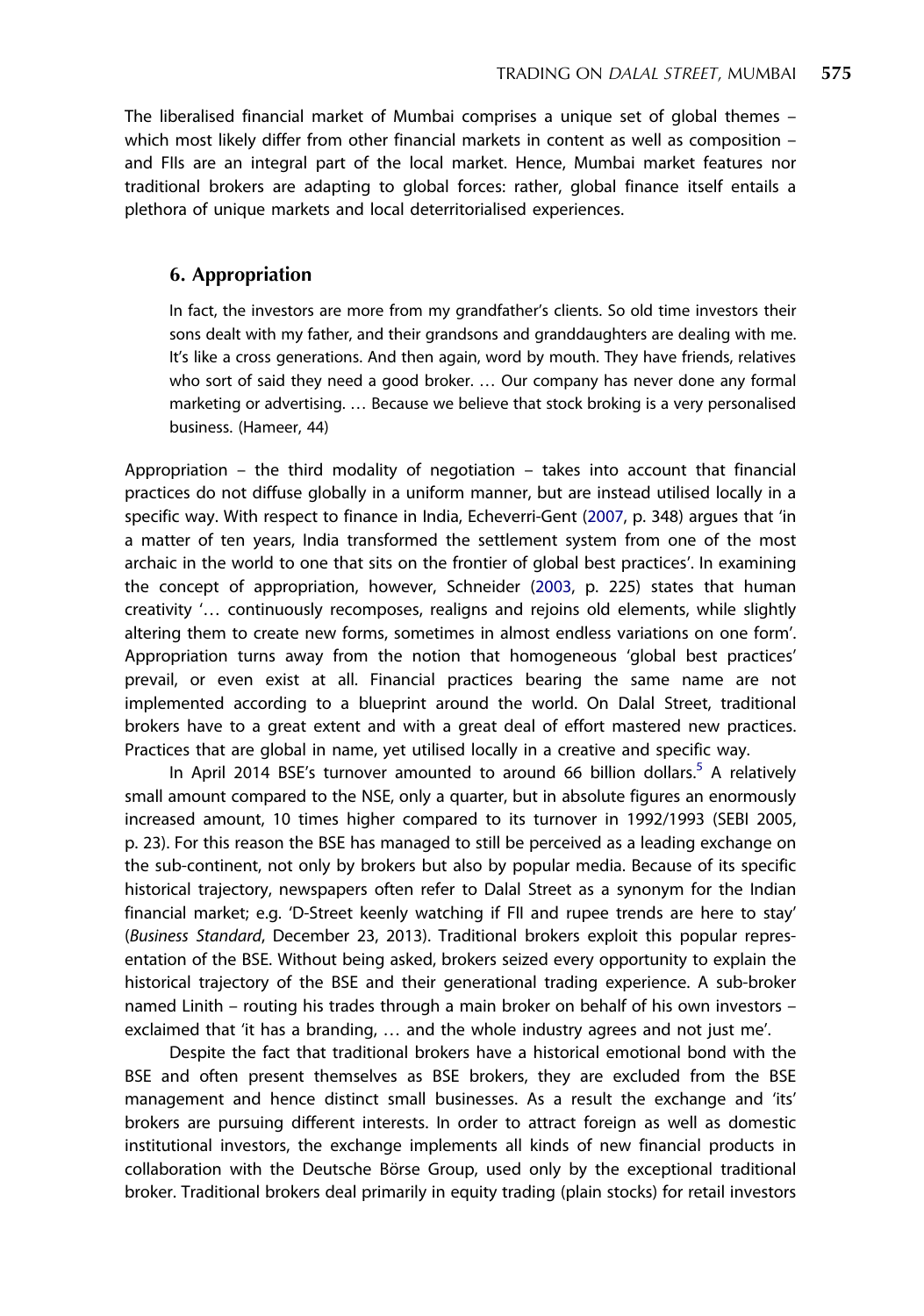(individual investors with private funds). The retail segment, however, is declining due to a diminishing amount of active individual investors.

The exodus of investors, as some newspapers call it, has more influence on traditional firms than the changed financial practices and increased competition combined. Popular media, traditional brokers and several employees of mutual funds that I spoke with suggest that investors find the market too volatile and unpredictable to invest in. On 28 September 2013, for example, the Economic Times published an article titled 'Volatility Singes Investors on Uncertain Street'. Instead of cancelling their trading accounts investors often stop trading, causing brokers to have several thousands of investors registered while only several hundred are in fact active.

Yet besides traditional brokers, new competitors are being affected by the declining amount of retail investors as well. At the time of research two large brokerage firms – HSBC and India Infoline – closed their retail branches, as well as the oldest FII mutual fund in India, Morgan Stanley. Katrina (35) –an European employee of a co-operative Indian/ European mutual fund – informed me that they, too, are unable to access local funds, according to her a problem encountered by many expat colleagues working in the financial sector of Mumbai.

Whereas new competitors such as foreign institutions engage investors in a formal manner – buyer and seller relationships – brokers deal with investors through extended informal networks. As Siu [\(2010](#page-18-0)) describes in China, informal networks still play an important role in the market – albeit in a different form. Traditional brokers still play an essential role in the market exactly because of these networks, by which they are able to reach local investors and thus local funds. The networks entail intense interaction between (sub)brokers, and between individual (sub)brokers and investors. A network is often based on ethnic or religious affiliations, and new investors are commonly recruited only on the basis of references from old ones. In the words of Udeep, the pessimist who is often quite optimistic:

We don't deal with the strangers. I don't. If somebody calls me, …I say come and meet me first. Normally people approach you out of reference. My old costumers they will refer somebody. … Because whatever I may do, I am giving some credits to them. He tells me something to buy and if he doesn't make payment then I am in the soup. So we don't take person from the street.

As a result of the reference system it takes a firm decades, or generations, to develop a network of thousands of investors. Due to the 'personalised' services, as Hameer calls it, in combination with social elements these networks are closely interwoven. Traditional brokers have various means of sustaining their networks. In front of the Phiroze Jeejeebhoy Towers, brokers gather all day round in front of an enormous screen – displaying financial market news – to talk about the market. When they are in their offices, they constantly 'App' or call other (sub)brokers or investors, or they meet them personally. Furthermore, traditional brokers often travel together by train, meet at social events, visit investors outside office hours and many brokers have joined several WhatsApp groups. These WhatsApp groups have an informal character in the sense that humour, politics and holiday plans, to name just a few topics, play a prominent role (see [Figure 3](#page-15-0) for a compilation of photographs). In addition to reinforcing social ties, these groups primarily serve to disseminate market information. A propriety broker – investing mainly his own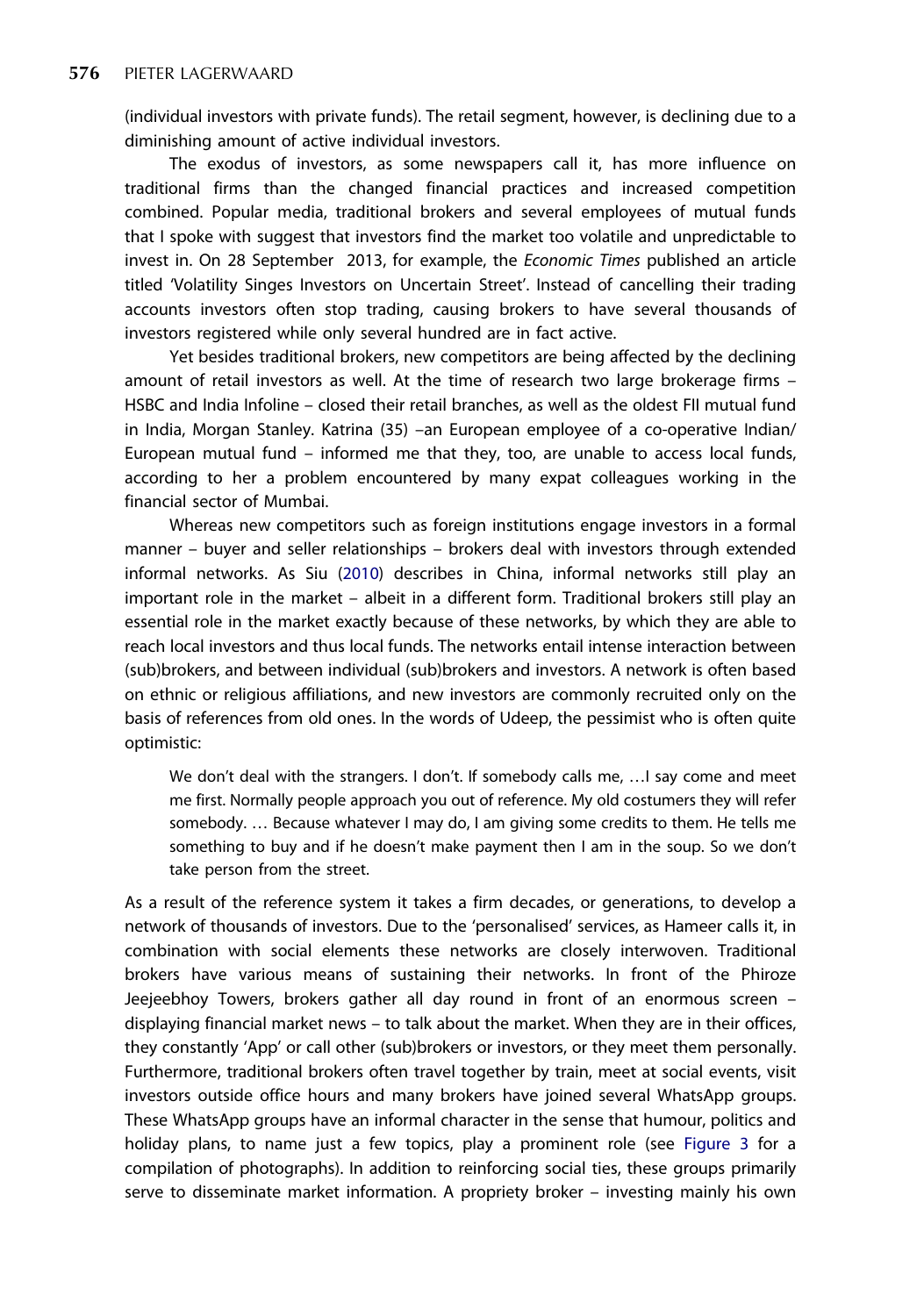money – named Raivath (40) perceived WhatsApp as one of the most important media, as became apparent during an interview:

Now WhatsApp has become a very strong medium, as far as flow of news and all these kinds of things. Everybody has a group whom they trust. If I have certain news and all, I share it with the group, if somebody else has, he shares it with the group.…There will be thousands of those groups, you know?. … So jokes are going on, and, because see, you have been sitting here for last one hour, did you see me working? Not once I got up there [the computer].

Indeed I had not seen him working on the computer. Nevertheless, the interview was repeatedly disrupted by phone calls, or by him being distracted by whatever happened on his phone. My phone too was buzzing all day. In the morning brokers send each other summaries of newspapers or television news (one never knows the origin since information is 're-apped'), and during the day news comes from various media or external advisory companies to which some brokers are subscribed (also 'apping'). Investors who work in a specific economic sector also share information with brokers, and brokers share information with them.

Traditional brokers have become information handlers in the sense that through their networks they gather and spread market information. Due to current technology, share trading takes a matter of seconds and happens primarily at the beginning or end of the day. Instead, they asses primary information from media such as newspapers, Internet websites and television – which can be found in every office – after which they intermediate and disseminate this information through their networks of (sub)brokers and investors, collectively re-articulating the subjective 'mood' of the market.

With respect to the retail segment traditional brokers have an advantage due to their networks, in contrast to new competitors such as foreign investors and mutual funds. Because of their socially interwoven networks many brokers are able to subsist in the market, even while investors retract. A few of my informants are having a difficult time coping, yet most have a stable clientele, or in the exceptional case, a slowly growing clientele. Some brokers claim that investors who turned to bank trading are returning, and a number of traditional firms are actively re-establishing relations with investors who have previously stopped trading. Since they have enormous passive databases of potential investments, they can expand their operations the moment the retail market grows. Bisher stated that:

Retail investors need confidence in the market. Investors have got money. I tell you, there are so many clients of mine waiting to stabilise the market. But they don't, you see, after all confidence cannot be enforced. It has to gain from within, … that I am confident about the future of the market. … You cannot by only giving a statement by prime minister. Nobody would go by the statement.

Since Modi's election, a number of newspapers have corroborated the notion that brokerage firms are attracting more active retail investors.<sup>[6](#page-17-0)</sup>

Traditional networks also prove to be valuable with respect to other practices than equity trading. Katrina from the mutual fund, for example, was agitated about the role of traditional brokers in their operations. Since mutual funds do not have networks they employ amongst others traditional brokers in order to recruit clients, who work for a commission. Uday's office window inside the BSE building displayed the name of a large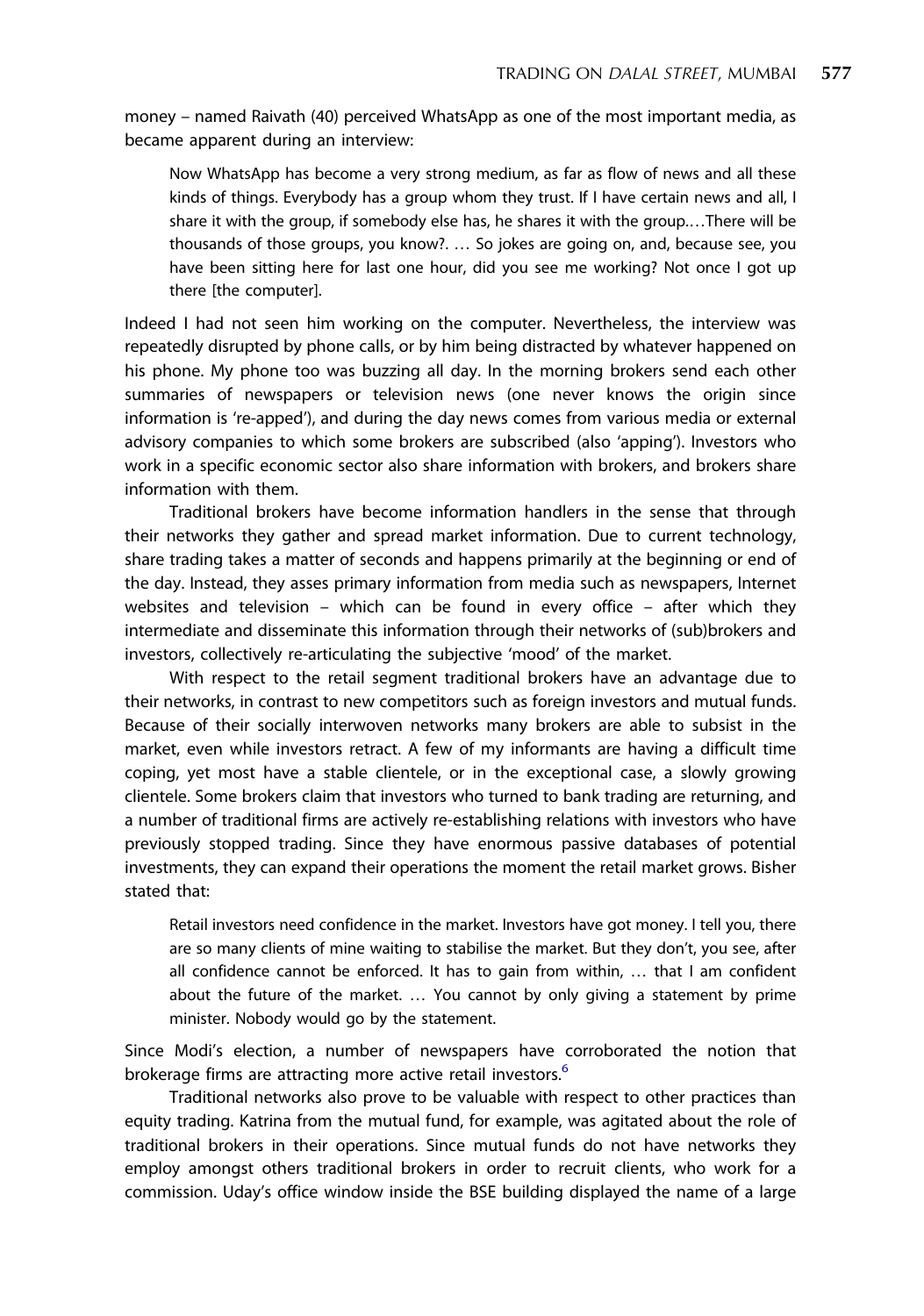<span id="page-15-0"></span>

FIGURE 3 Compilation of photos from a brokers WhatsApp group.

mutual fund in India, and on his desk stood all kinds of 'gifts' from other (foreign) mutual funds that opt to receive clients through his networks. The traditional brokers, so Katrina said, were one of the prime reasons that her fund's profits were less than anticipated before it entered the market. In this case the traditional local brokers determine the way in which a global financial institution has to operate.

Even though traditional brokers have lost investors and are experiencing difficult times, they still play an essential role in the market. They possess social networks sustained over generations, enabling them to access local funds. They are acquainted with local terminology and language. They occupy an essential position as information handlers.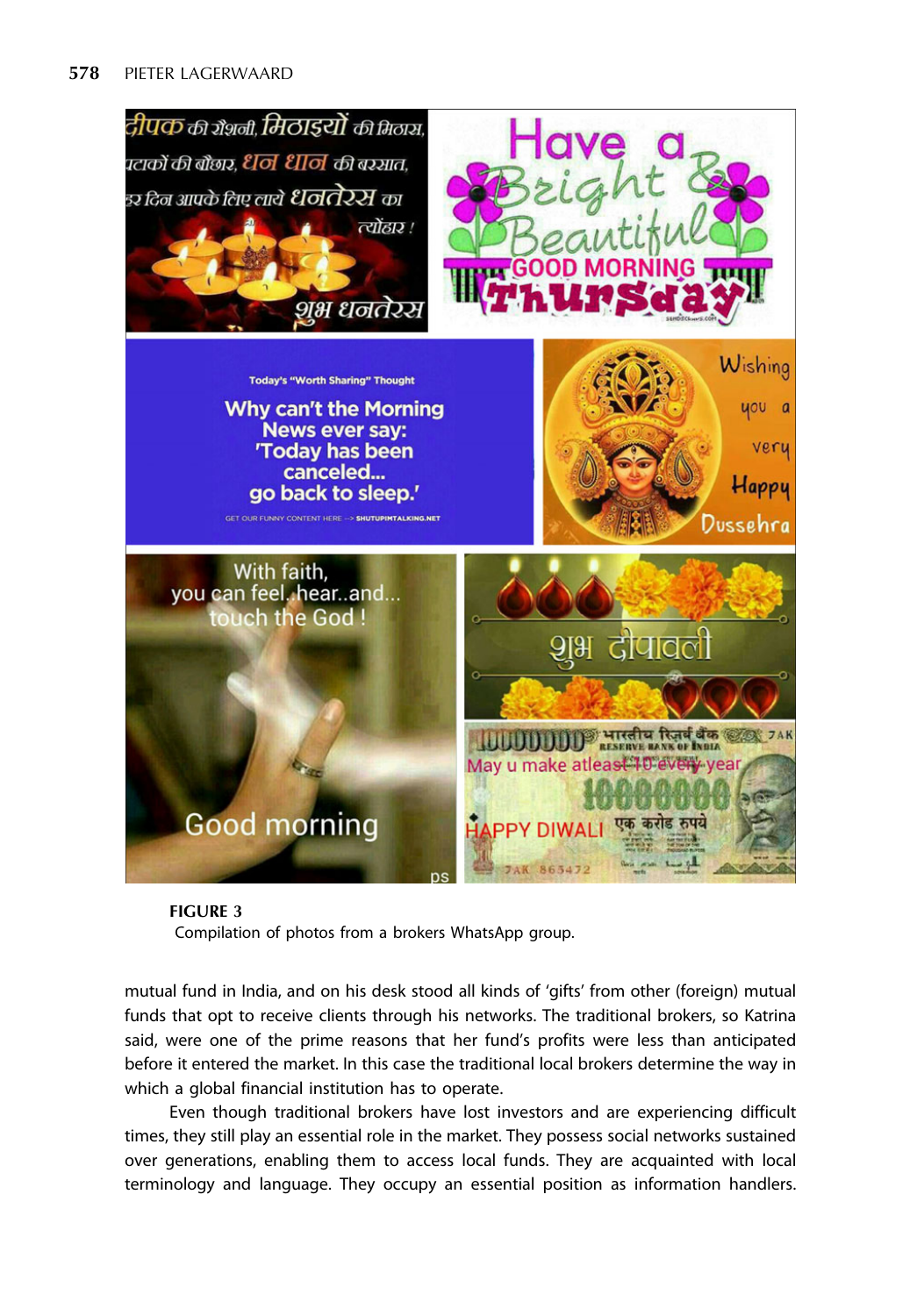They have the brand name. They are, in sum, embedded in Mumbai's global financial market and utilise global finance in a specific manner, thereby ensuring market subsistence as well as leaving the door open for future opportunities.

#### 7. Conclusion

The BSE and 'its' traditional brokers are not a relic from a past financial market. This article has shown that the role of traditional brokers in the market has shifted from market creator to information handler, with brokers intermediating information and re-articulating the collective subjective market mood through their networks. Global financial practices did not diffuse to India without changing meaning and, essentially, changing in the way they function. The financial market has been liberalised, yet the local market dynamics are unique. Traditional brokers' lived experience has changed and has become deterritorialised, yet not in the same manner as for example on Wall Street. They have acquired the skills necessary to trade in new 'global' practices, yet utilise these in a specific manner. The case of the BSE illustrates that despite rapid liberalisation measures, historical and cultural specificities on the local level determine how financial actors 'make markets' (Ho 2009, 4).

By combining the insights from the SSF and globalisation literature this article has aimed at analysing global finance and local change in the non-western, non-core emerging Mumbai financial market. The concept of negotiation is useful for drawing out the ability of (non-western) local stockbrokers to engage finance in creative and unique ways, without categorising their position to either one of resisting or adapting. The three modalities of negotiation are by no means static linear processes that lead to a predictable, logical or foreseeable outcome, but rather overlap and converge in time and space. It would be interesting to analyse more non-western, non-core emerging markets such as those of other BRICS countries, in order to gain more insight on their ways of engaging global finance locally.<sup>[7](#page-17-0)</sup>

#### ACKNOWLEDGEMENTS

First of all I would like to thank Prof. Dr Marieke de Goede. Without your support, close readings and valuable insights, this article would probably not yet have been written. I express my sincere gratitude to the Indian Institute of Technology, Bombay. For their support during fieldwork, I thank Tulsi Mehrotra Menon, Jan Berings, Manpreet Chand, Anneke van Walsem and Molly Fitzpatrick. Finally, a tremendous amount of 'thank yous' go out to the people who made this study possible: to the friendly BSE employees and hospitable stockbrokers in and around the Phiroze Jeejeebhoy Towers.

#### DISCLOSURE STATEMENT

No potential conflict of interest was reported by the author.

### **NOTES**

1. See Maurer's [\(2012\)](#page-18-0) book chapter titled 'Finance 2.0' for an elaborate definition of finance.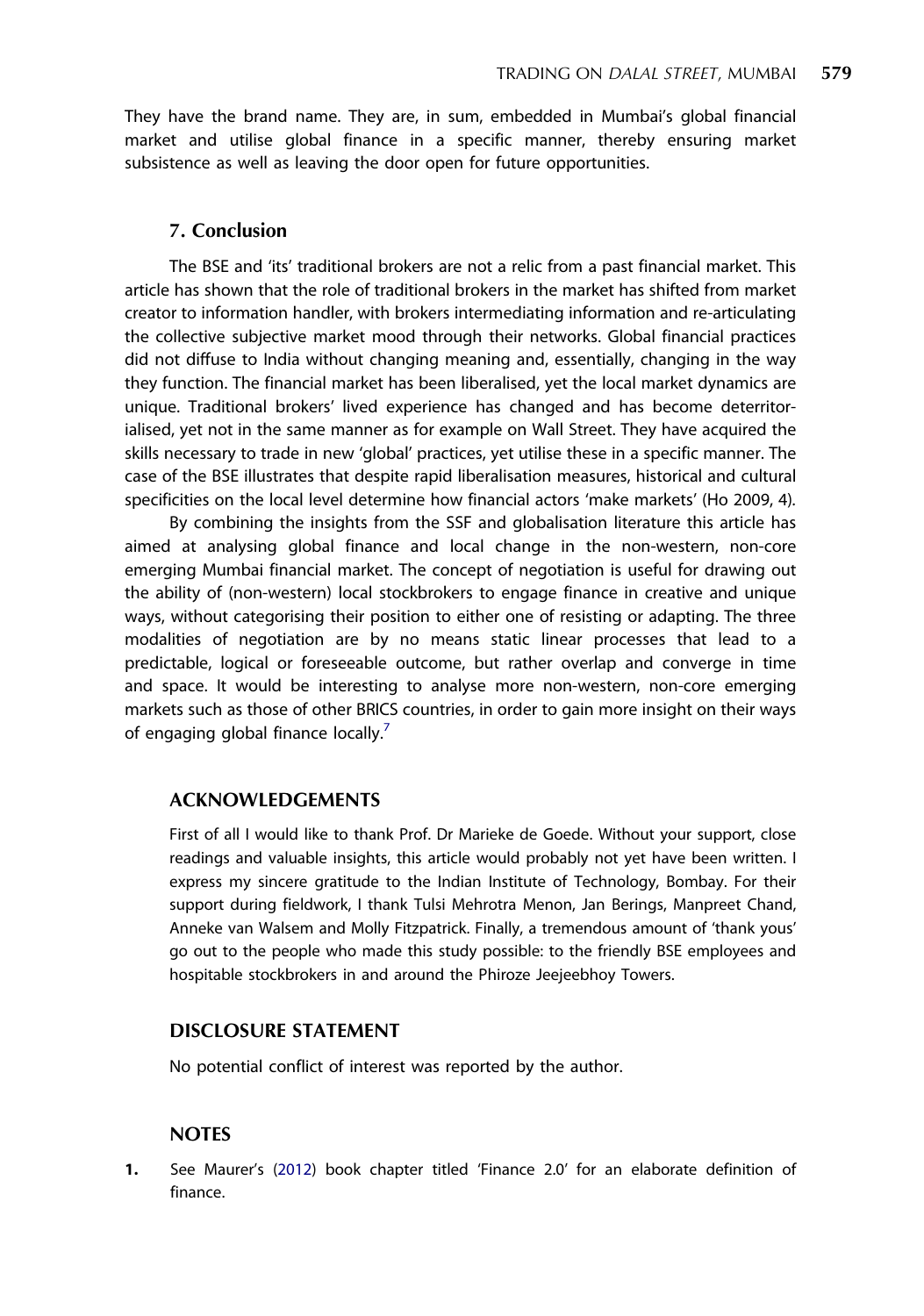- <span id="page-17-0"></span>2. Out of privacy considerations the names of my informants are pseudonyms.
- 3. On a personal note I have to acknowledge that Mumbai is also a most enthralling, dynamic and lively city.
- 4. [http://www.livemint.com/Money/ddQkjpfWQRetDkFdJOhSkJ/Retail-investors-return-to](http://www.livemint.com/Money/ddQkjpfWQRetDkFdJOhSkJ/Retail-investors-return-to-markets.html)[markets.html](http://www.livemint.com/Money/ddQkjpfWQRetDkFdJOhSkJ/Retail-investors-return-to-markets.html) (accessed 6 June 2014).
- 5. See <http://www.moneycontrol.com/stocks/marketstats/turnover/> (accessed 15 June 2014).
- 6. See for example Note 4 and [http://indianexpress.com/article/business/market/retail-inves](http://indianexpress.com/article/business/market/retail-investors-make-guarded-comeback-on-renewed-confidence/2/)[tors-make-guarded-comeback-on-renewed-confidence/2/](http://indianexpress.com/article/business/market/retail-investors-make-guarded-comeback-on-renewed-confidence/2/) (accessed 3 August 2014) and [http://www.livemint.com/Money/hJxM0Nz4wrmFCGl1LNtwLP/Retail-investors-buy-most](http://www.livemint.com/Money/hJxM0Nz4wrmFCGl1LNtwLP/Retail-investors-buy-most-shares-in-four-years.html)[shares-in-four-years.html](http://www.livemint.com/Money/hJxM0Nz4wrmFCGl1LNtwLP/Retail-investors-buy-most-shares-in-four-years.html) (accessed 3 February 2015).
- 7. The BRICS countries include Brazil, Russia, India, China and South Africa.

#### **REFERENCES**

- APPADURAI, A. 1996. Modernity at Large: Cultural Dimensions of Globalisation, University of Minnesota Press, Minneapolis.
- BARUA, S. K. & VARMA, J. R. 1993. 'Securities scam: genesis, mechanics and impact', Journal of the Indian Institute of Management, vol. 18, no. 1, pp. 1–12.
- BLACKBURN, R. 2008. 'The subprime crisis', New Left Review, vol. 50, pp. 63–106.
- DE GOEDE, M. 2005a. Virtue, Fortune, and Faith: A Genealogy of Finance, University of Minnesota Press, Minneapolis.
- DE GOEDE, M. 2005b. 'Carnival of money: politics of dissent in an era of globalizing finance', Chapter 33 in The Global Resistance Reader, ed L. Amoore, Routledge, London and New York, pp. 379–391.
- ECHEVERRI-GENT, J. 2004. 'Financial globalization and India's equity market reforms', India Review, vol. 3, no. 4, pp. 306–332.
- ECHEVERRI-GENT, J. 2007. 'Politics of market micro-structure: towards a new political economy of India's equity market reform', Chapter 11 in India's Economic Transition: The Politics of Reform, ed R. Mukherji, Oxford University Press, New Delhi, pp. 328–358.
- ELESWARAPU, V. & KRISHNAMURTI, C. 1995. 'Do "Speculative Traders" Increase Stock Price Volatility? Empirical Evidence from the Bombay Stock Exchange', [Online]. Available at: [http://ideas.](http://ideas.repec.org/p/wpa/wuwpfi/9507006.html#author) [repec.org/p/wpa/wuwpfi/9507006.html#author](http://ideas.repec.org/p/wpa/wuwpfi/9507006.html#author) (accessed 13 July 1995).
- GOLDMAN SACHS. 2013. Modi-Fying our View: Raise India to Marketweight, Goldman Sachs Global Investment Research. Available at: [http://www.slideshare.net/hemantkhanolkar1/asia](http://www.slideshare.net/hemantkhanolkar1/asia-pacific-strategy-modifying-our-view-raise-india-to-marketweight-3)[pacific-strategy-modifying-our-view-raise-india-to-marketweight-3](http://www.slideshare.net/hemantkhanolkar1/asia-pacific-strategy-modifying-our-view-raise-india-to-marketweight-3) (accessed 3 June 2015)
- HALL, S. 2010. 'Geographies of money and finance I: cultural economy, politics and place', Progress in Human Geography, vol. 35, no. 2, pp. 234–245.
- HARVEY, D. 2005. A Brief History of Neoliberalism, Oxford University Press, Oxford.
- HO, K. 2009. Liquidated: An Ethnography of Wall Street, Duke University Press, Durham.
- KNORR CETINA, K. 2012. 'What is a financial market? Global markets as microinstitutional and posttraditional social forms', in The Oxford Handbook of the Sociology of Finance, eds K. Knorr Cetina & A. Preda, Oxford University Press, Oxford, pp. 115–133.
- KRIPPNER, G. 2005. 'The financialization of the American economy', Socio-Economic Review, vol. 3, pp. 173–208.
- KULKARNI, V. 1997. '" Badla": the Mumbai derivative', Economic and Political Weekly, vol. 32, no. 42, pp. 18–24.